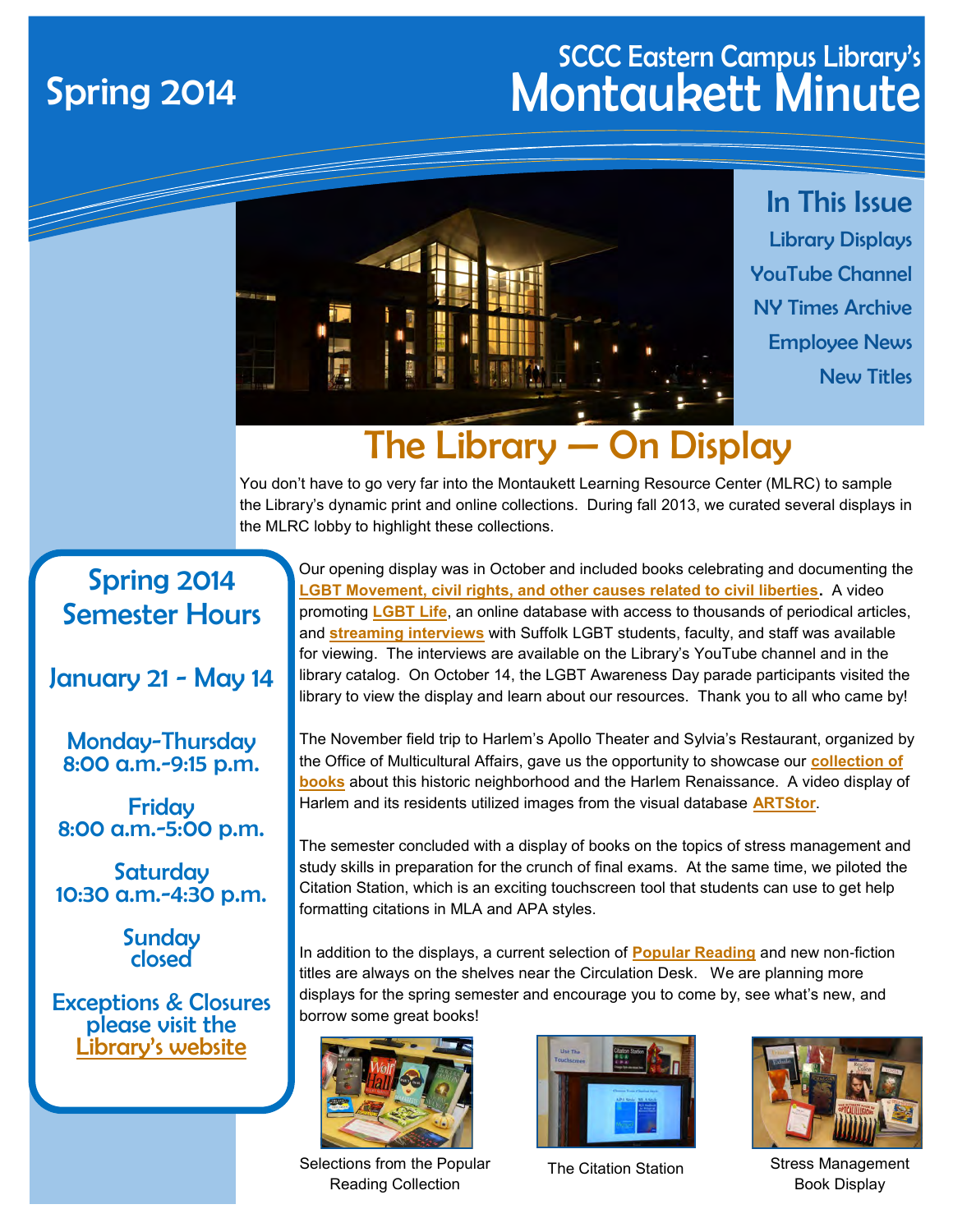### Watch Us on YouTube!

The Library has produced a wide array of videos to teach library basics, research tools, and computer skills. Along with being accessible from the **[Library website](http://libguides.sunysuffolk.edu/tutorialmenu)**, another easy way to access and use these tools is through the **[SCCCLibrary YouTube channel](http://www.youtube.com/user/sccclibrary)**.



The YouTube channel houses this collection of tutorials along with our favorite research and library-related videos from other institutions. All of these videos have links and embed codes to make them easy to share in online platforms like SuffolkOnline, class websites, or on social media pages. You can even subscribe to our channel to get notified of the most recent uploads. Take a couple of minutes to browse the channel and learn about a new research tool or technique.

#### **Oh, The Things You Can Borrow!**



The Library has technology galore for students to borrow! Scientific and graphing calculators are loaned for 7 days while laptops, headphones, and flash drives are available for in-library use. In the spring, we will begin a pilot program for 7-day loans of Kindle eReaders, which can be used to download books from the **[EBSCO eBook Collection](http://lib1.lib.sunysuffolk.edu/login?url=http://search.ebscohost.com/login.aspx?authtype=ip,uid&profile=ehost&defaultdb=nlebk)** and other platforms.

# Hello NY Times Historical



With the recent passing of Nelson Mandela, you may want to learn more about this inspirational figure. There are lots of ways to research his life, but one of the most interesting is the **[NY Times Historical Archive](http://lib1.lib.sunysuffolk.edu/login?url=http://proquest.umi.com/pqdweb?RQT=306&DBId=6861#sform)** where you can find articles written during different periods of his life such as: "A Rare Talk with Nelson Mandela" (1985), "Why Isn't Nelson Mandela Free?" (1990), or "Nelson Mandela on a Mug? It's the Rage in South Africa" (1994).

This archive is a topnotch source for political topics and important historical events. Do you need a biography of Kurt Cobain for your music paper? How about his obituary from 1994: "Kurt Cobain, Hesitant Poet of 'Grunge Rock,' Dead at 27."

Or do you need to learn about the origins of the Nurse Practice Act? How about "The Word Nurse: May Its Meaning Become Restricted, Like 'Physician'? " (1914)

There is much, much more in this archive, including articles dating back to the early years of the *NY Times* like "The Coney Island Catastrophe" from 1855.

As with all SCCC Libraries databases, the *NY Times* Historical Archive is available on campus and off. Try it today!

\*Photograph: Depardon, Raymond. *Nelson Mandela, Leader of the African National Congress Party in His Office.*1993. Available from **[ARTstor.](http://lib1.lib.sunysuffolk.edu/login?url=http://library.artstor.org)** 

### **CREDO** Fun Facts

Celebrate Sustainability Day on the Eastern Campus April 30, 2014



What Is Sustainability? Sustainability means "not consuming more resources than are needed to maintain the same or similar standard of living over future generations."

-Penguin Dictionary of Psychology, 2009

#### What Is Fair Trade?

An arrangement where producers of goods who are typically marginalized and disadvantaged have better living and working conditions.

This stems from the practice of paying these producers a fair wage and also employing sustainable and environmentallyfriendly practices for long-term production.

-Columbia Encyclopedia, 2013

Want more fun facts? Try **[CREDO Reference!](http://lib1.lib.sunysuffolk.edu/login?url=http://www.credoreference.com/home.do)**

Image: Transfair USA Logo Source: *America Goes Green* from Gale Virtual Reference Library database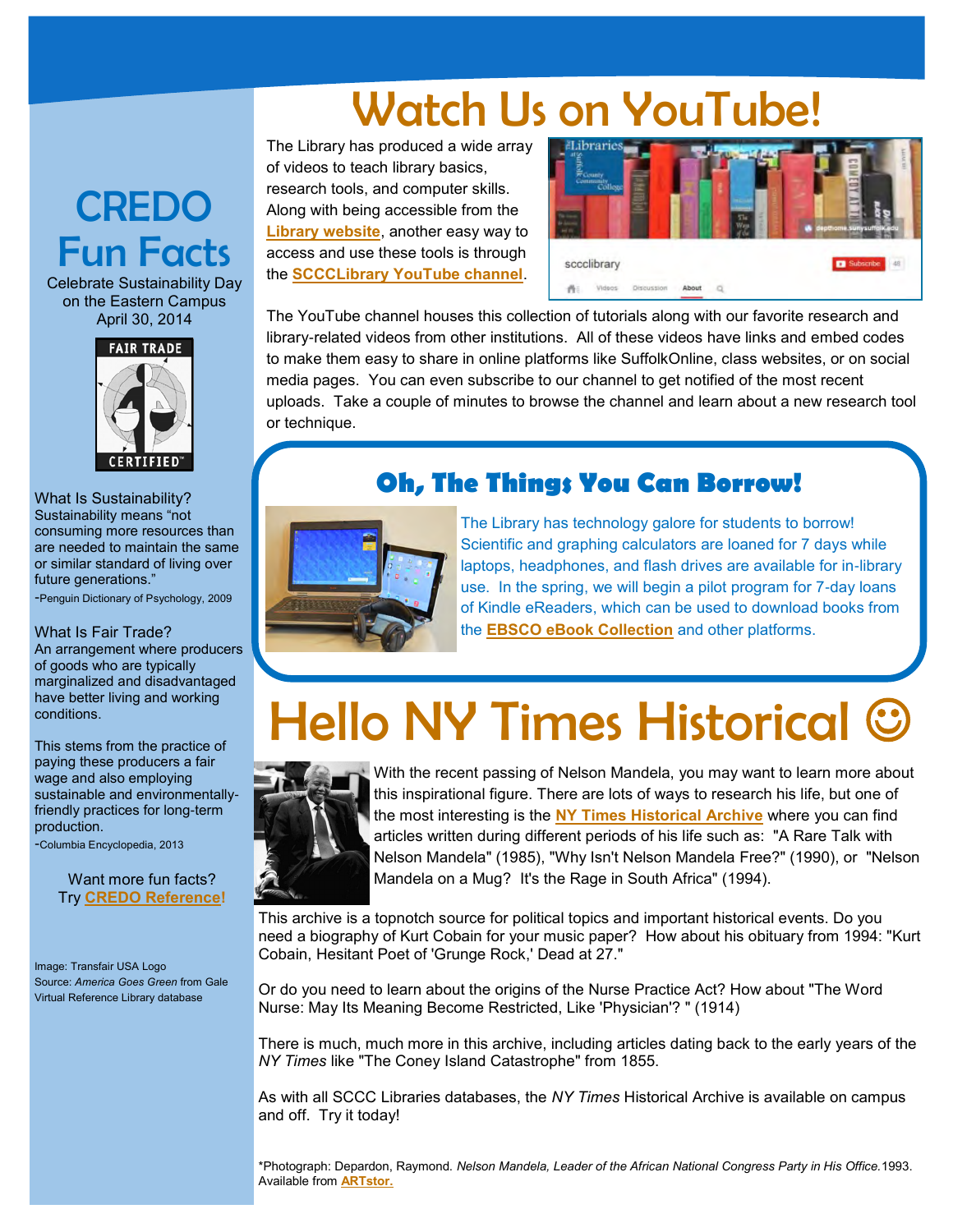## Employee News



### A Note from New Head Librarian, Dana Antonucci-Durgan

I would like to thank everyone for graciously welcoming me to the Eastern Campus community. It is an exciting time for libraries and specifically the SCCC Libraries. As electronic content platforms continue to improve, librarians are assessing new innovations in content delivery. In 2014, the SCCC Libraries will roll out a new product, EBSCO Discovery Service (EDS). EDS will help reduce the barrier to finding scholarly information by providing seamless access to hundreds of thousands of print books, eBooks, and journal articles.

While a vast majority of library content can be

found online, most people still associate libraries with books. In a 2010 survey conducted by the Online Computer Library Center (OCLC), three quarters of the participants viewed "books" as the library brand. While the jury is still out on whether eBooks will replace print books completely, the SCCC Libraries offer both formats. The MLRC houses a wonderful print collection, and we are working hard to circulate that material to interested patrons. In addition to electronic avenues of discovery such as EDS, the Eastern Campus Library has created striking book displays. The book displays are an outgrowth of the successful "popular reading" collection. Every few weeks, the librarians change the display to spotlight various thematic print collections. Students have been browsing and borrowing titles in the book displays.

We are also connecting with our remote library users. As the percentage of off-campus use of library resources increases, we are employing alternative methods to assist students in cyberspace. The new **[Ask a Librarian](http://sunysuffolk.libanswers.com/)** service supplies users with answers to Frequently Asked Questions while also offering patrons the opportunity to ask unique questions. The self-paced online tutorials and videos allow students to learn about citing styles, search strategies for specific databases, and various other information literacy topics. And back to the eBooks, the library offers access to hundreds of thousands of electronic books.

While much of the Libraries' content is available online, there are many aspects of library service occurring in the MLRC and on campus. From information literacy sessions, to reference assistance and citation help stations, to popular reading titles, the Library continues to provide our patrons with a positive experience to foster lifelong learning.

I am delighted to be a part of Suffolk County Community College and I look forward to meeting more of the campus community this semester.

#### **Library Faculty & Staff**

**Dana Antonucci-Durgan Campus Head Librarian antonud@sunysuffolk.edu**

**Penny Bealle Professor of Library Services beallep@sunysuffolk.edu**

**Johanna MacKay Instructor of Library Services mackayj@sunysuffolk.edu**

**Susan Wood Instructor of Library Services woods@sunysuffolk.edu**

**Paul Turano Professional Assistant—Media turanop@sunysuffolk.edu**

**Jeannette Fischer Principal Clerk-Circulation fischej@sunysuffolk.edu**

**Cheryl Stoothoff Senior Clerk Typist-Circulation stoothc@sunysuffolk.edu**